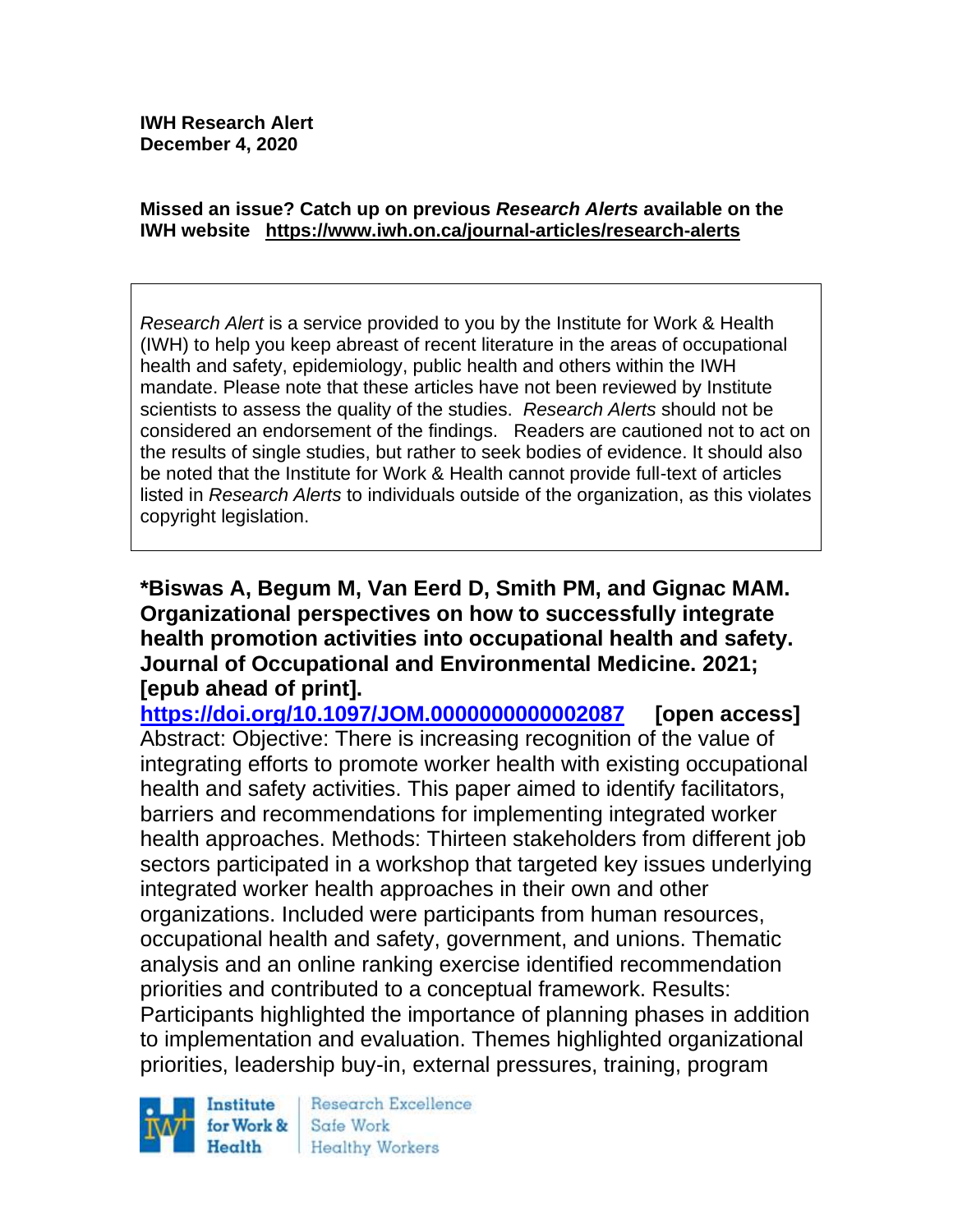promotion and evaluation metrics. Conclusions: Findings provide practical directions for integrating worker health promotion and safety and implementation steps.

### **\*McHale P, Pennington A, Mustard C, Mahood Q, Andersen I, Jensen NK, et al. What is the effect of changing eligibility criteria for disability benefits on employment? A systematic review and meta-analysis of evidence from OECD countries. PLoS ONE. 2020; 15(12):e0242976.**

**<https://doi.org/10.1371/journal.pone.0242976> [open access]** Abstract: BACKGROUND: Restrictions in the eligibility requirements for disability benefits have been introduced in many countries, on the assumption that this will increase work incentives for people with chronic illness and disabilities. Evidence to support this assumption is unclear, but there is a danger that removal of social protection without increased employment would increase the risk of poverty among disabled people. This paper presents a systematic review of the evidence on the employment effects of changes to eligibility criteria across OECD countries. METHODS: Systematic review of all empirical studies from OECD countries from 1990 to June 2018 investigating the effect of changes in eligibility requirements and income replacement level of disability benefits on the employment of disabled people. Studies were narratively synthesised, and metaanalysis was performed using meta-regression on all separate results. The systematic review protocol was registered with the Prospective Register for Systematic Reviews (Registration code: PROSPERO 2018 CRD42018103930). RESULTS: Seventeen studies met inclusion criteria from seven countries. Eight investigated an expansion of eligibility criteria and nine a restriction. There were 36 separate results included from the 17 studies. Fourteen examined an expansion of eligibility; six found significantly reduced employment, eight no significant effect and one increased employment. Twenty-two results examined a restriction in eligibility for benefits; three found significantly increased employment, 18 no significant effect and one reduced employment. Meta-regression of all studies produced a relative risk of employment of 1.06 (95% CI 0.999 to 1.014; I2 77%). CONCLUSIONS: There was no firm evidence that changes in eligibility affected employment of disabled people. Restricting eligibility therefore has the potential to lead to a growing

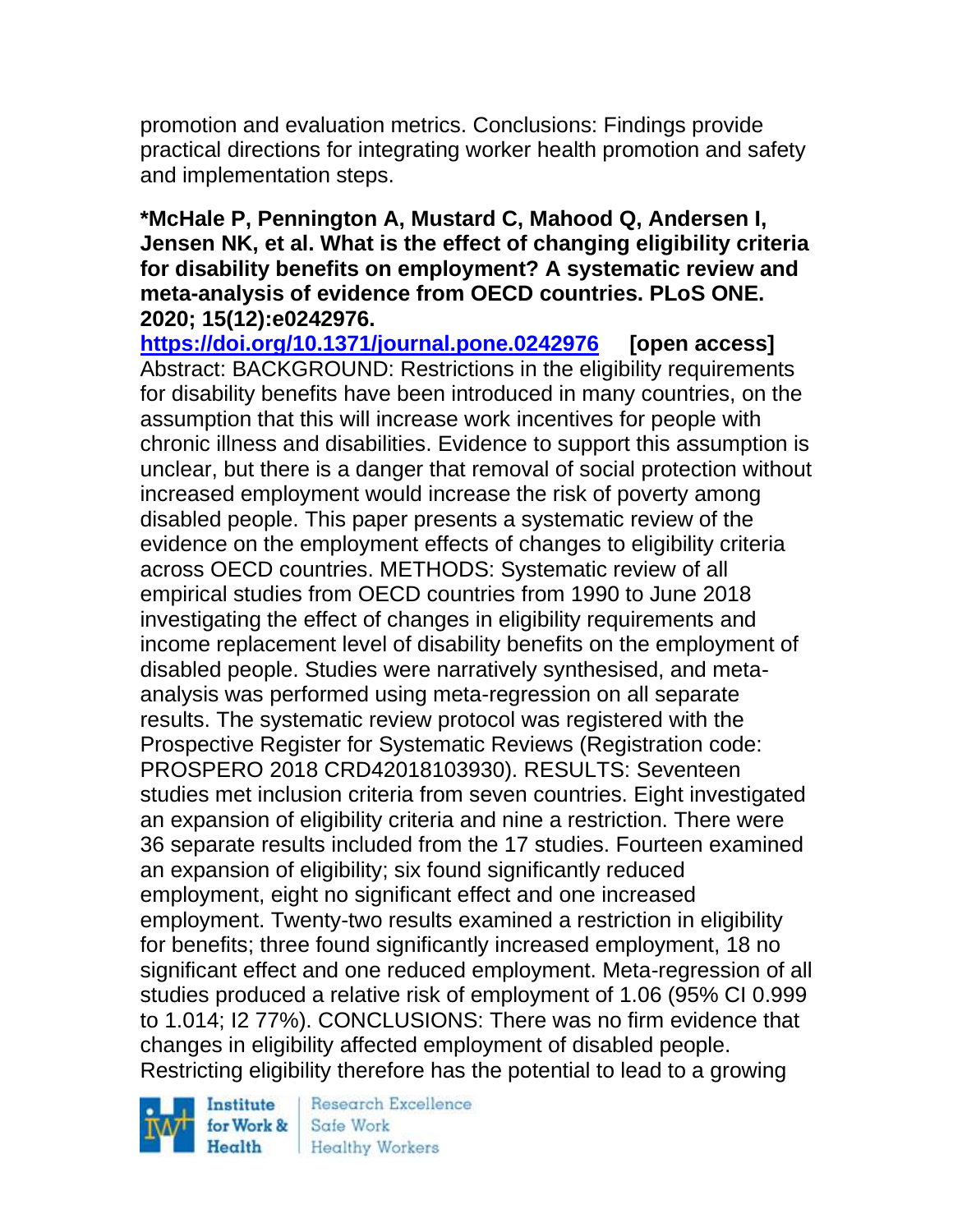number of people out of employment with health problems who are not eligible for adequate social protection, increasing their risk of poverty. Policymakers and researchers need to address the lack of robust evidence for assessing the employment impact of these types of welfare reforms as well as the potential wider poverty impacts

# **\*Sears JM, Schulman BA, Fulton-Kehoe D, and Hogg-Johnson S. Estimating time to reinjury among Washington State injured workers by degree of permanent impairment: using state wage data to adjust for time at risk. American Journal of Industrial Medicine. 2020; [epub ahead of print].**

# **<https://doi.org/10.1002/ajim.23200>**

Abstract: Background: Many injured workers are reinjured, but reinjury risk is challenging to quantify. Because many injured workers face delayed return-to-work, or return to part-time or intermittent jobs, a calendar timescale may overestimate actual work-time at risk, yielding underestimated reinjury rates. Objectives included determining: (1) reinjury risk by degree of permanent impairment and other factors, and (2) how choice of timescale affects reinjury estimates. Methods: This retrospective cohort study included Washington State workers' compensation (WC) claims for 43,114 injured workers, linked to state wage files (2003-2018). Three timescales were used to define at-risk denominators: (1) calendar quarters; (2) quarters with any wages; and (3) full-time equivalent (FTE) quarters, defined as cumulative work hours  $\div$  520. Associations between reinjury outcomes and worker, injury, job, and WC vocational rehabilitation program participation characteristics were assessed using Cox proportional hazards regression. Results: Overall reinjury rates were 5.9 per 100 worker-years using a calendar timescale (95% confidence interval [CI]: 5.8-6.0), 10.0 using anywage quarters (95% CI: 9.9-10.2), and 12.5 using FTE quarters (95% CI: 12.3-12.7). Reinjury rates were highest in the first two quarters after initial injury, remaining elevated for about 4 years. Using FTE quarters, workers with =10% whole body impairment had a 34% higher risk of reinjury relative to workers with no permanent partial disability award (95% CI: 1.25-1.44); no difference was detected using calendar time. Conclusions: Timescale substantially affects reinjury estimates and comparisons between groups with differential return-to-work patterns. Linking wage data to WC claims facilitates

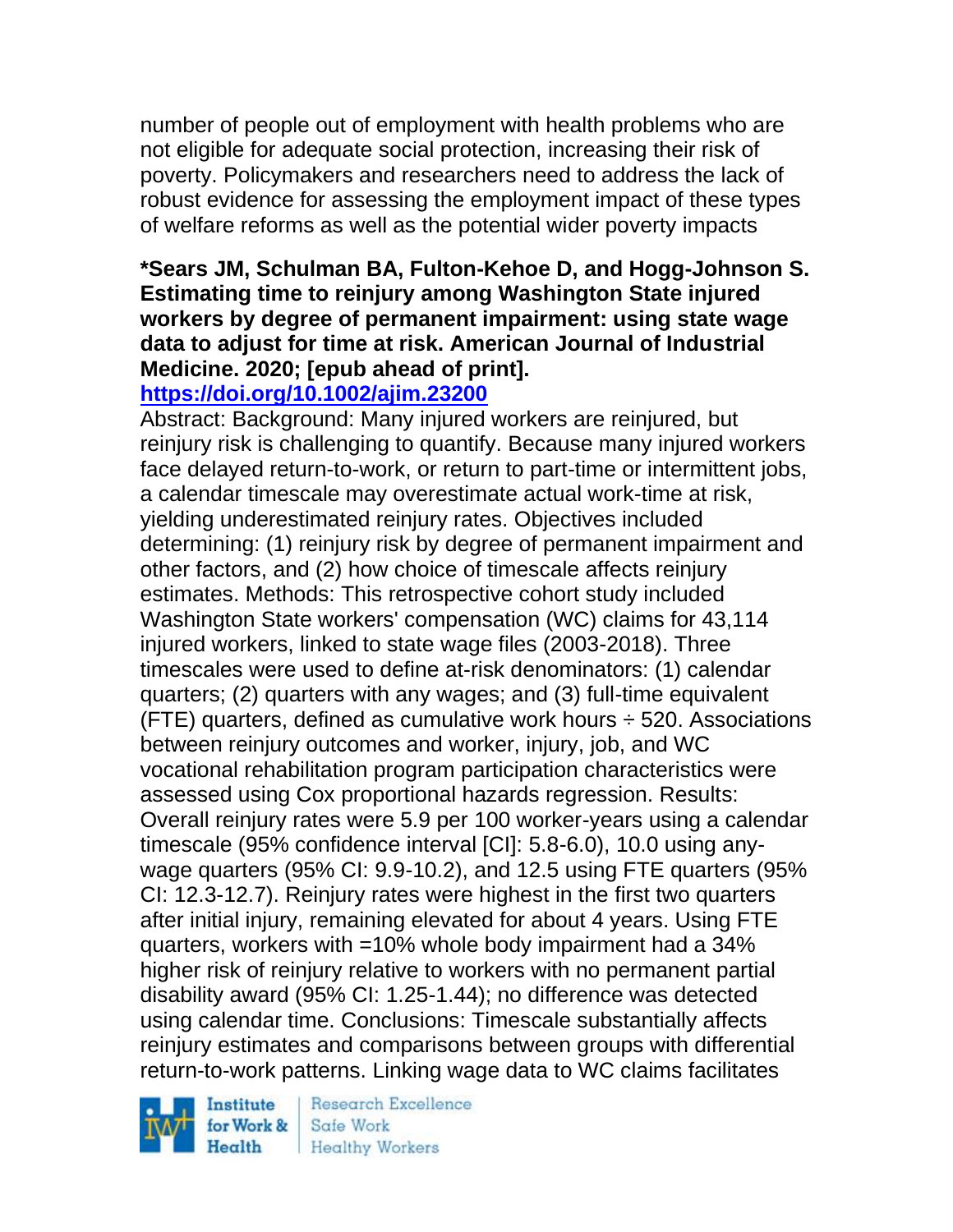measurement of long-term employment, yielding more accurate reinjury estimates.

## **Arnetz JE, Goetz CM, Sudan S, Arble E, Janisse J, and Arnetz BB. Personal protective equipment and mental health symptoms among nurses during the COVID-19 pandemic. Journal of Occupational & Environmental Medicine. 2020; 62(11):892-897. <https://doi.org/10.1097/JOM.0000000000001999>**

Abstract: Objective: To determine the association between access to adequate personal protective equipment (PPE) and mental health outcomes among a sample of U.S. nurses. Methods: An online questionnaire was administered in May 2020 to Michigan nurses via three statewide nursing organizations ( $n = 695$  respondents). Multivariable logistic regression analysis was used to identify factors associated with mental health symptoms. Results: Nurses lacking access to adequate PPE  $(24.9\%, n = 163)$  were more likely to report symptoms of depression (OR 1.96, 95% CI 1.31, 2.94; P = 0.001), anxiety (OR 1.64, 95% CI 1.12, 2.40;  $P = 0.01$ ) and post-traumatic stress disorder (OR 1.83, 95% CI 1.22, 2.74; P = 0.003). Conclusions: Healthcare organizations should be aware of the magnitude of mental health problems among nurses and vigilant in providing them with adequate PPE as the pandemic continues.

### **Bernstein A, Liang A, Luo F, Mann E, Shilts E, and Serxner S. Financial incentives and employer-sponsored health activities. Journal of Occupational & Environmental Medicine. 2020; 62(11):922-929.**

# **<https://doi.org/10.1097/JOM.0000000000002003>**

Abstract: OBJECTIVE: To understand how employer-sponsored incentives and participant-level characteristics drive health activity engagement. METHODS: Multivariable hierarchical logistic regression models evaluated 283,365 individuals eligible for incentives through health savings accounts, health reimbursement accounts, health incentive accounts, gift cards, and other means, and estimated log odds of (1) completing a health survey; (2) participating in a biometric screening; (3) attaining a biometric target; (4) participating in a weight loss program; undergoing (5) breast, (6) colorectal, or (7) cervical cancer screening. RESULTS: Larger incentives were associated with higher odds of participating in

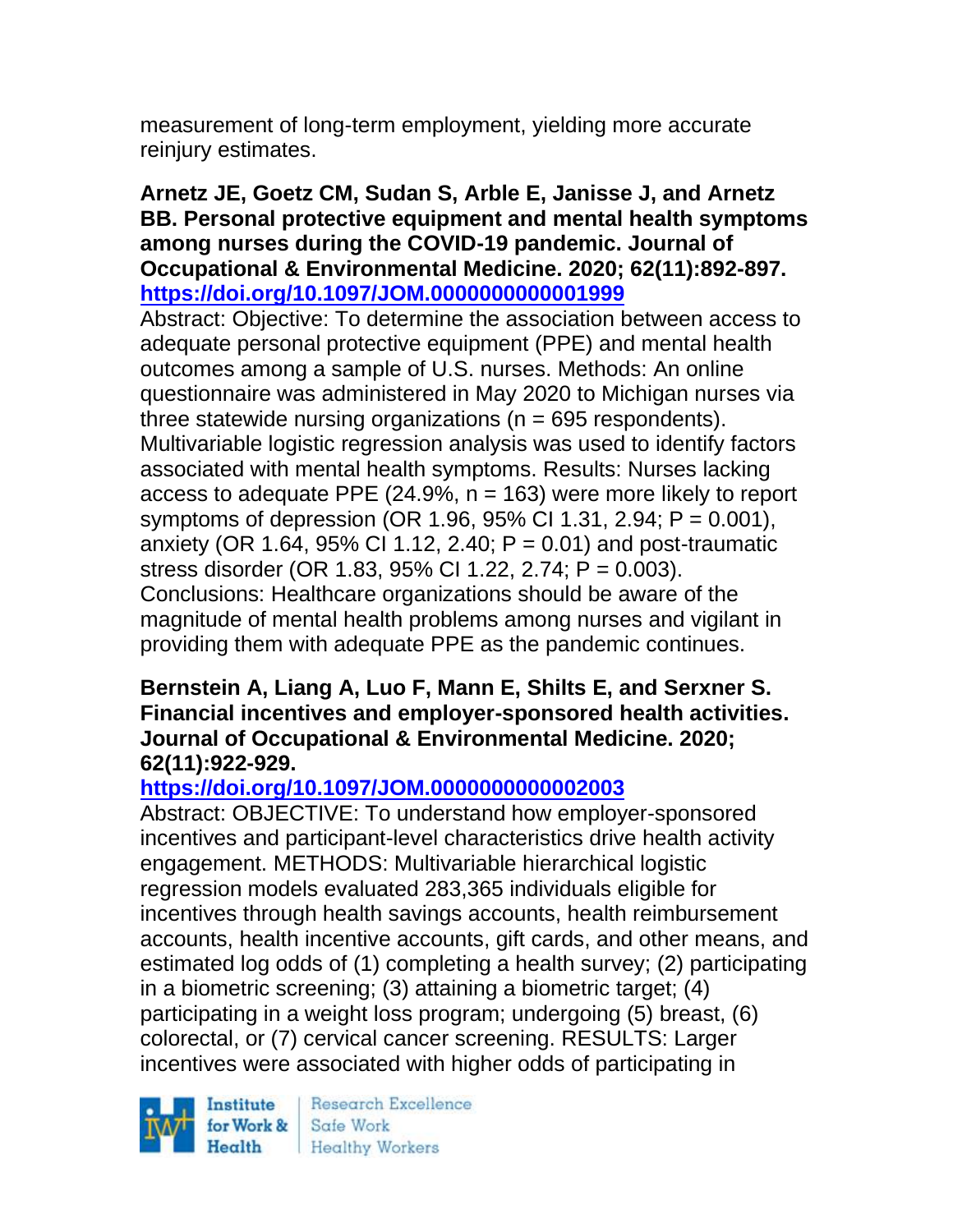biometric screenings only (2% higher for every \$25). Obesity, tobacco use, and lack of primary care were associated with lower odds. CONCLUSION: Employers may wish to tailor incentive plans to the unique characteristics and needs of their populations to better drive participation in sponsored health activities

## **Carrieri V, Madio L, and Principe F. Do-It-Yourself medicine? The impact of light cannabis liberalization on prescription drugs. Journal of Health Economics. 2020; 74:102371.**

**<https://doi.org/10.1016/j.jhealeco.2020.102371> [open access]** Abstract: Governments worldwide are increasingly concerned about the booming use of CBD (cannabidiol) products. However, we know little about the impact of their liberalization. We study a unique case of unintended liberalization of a CBD-based product (light cannabis) that occurred in Italy in 2017. Using unique and high-frequency data on prescription drug sales and by exploiting the staggered local availability of the new product in each Italian province, we document a significant substitution effect between light cannabis and anxiolytics, sedatives, opioids, anti-depressants and anti-psychotics. Results are informative for regulators and suggest that bans on light cannabis use would disregard the needs of patients to seek effective reliefs of their symptoms

### **Dennerlein JT, Weinstein D, Huynh W, Tessler J, Bigger L, Murphy L, et al. Associations between a safety prequalification survey and worker safety experiences on commercial construction sites. American Journal of Industrial Medicine. 2020; 63(9):766-773.**

# **<https://doi.org/10.1002/ajim.23143>**

Abstract: BACKGROUND: While assessment of subcontractors' safety performance during project bidding processes are common in commercial construction, the validation of organizational surveys used in these processes is largely absent. METHODS: As part of a larger research project called Assessment of Contractor Safety (ACES), we designed and tested through a cross-sectional study, a 63-item organizational survey assessing subcontractors' leading indicators of safety performance. We administered the ACES Survey to 43 subcontractors on 24 construction sites. Concurrently, we captured the safety climate of 1426 workers on these sites through

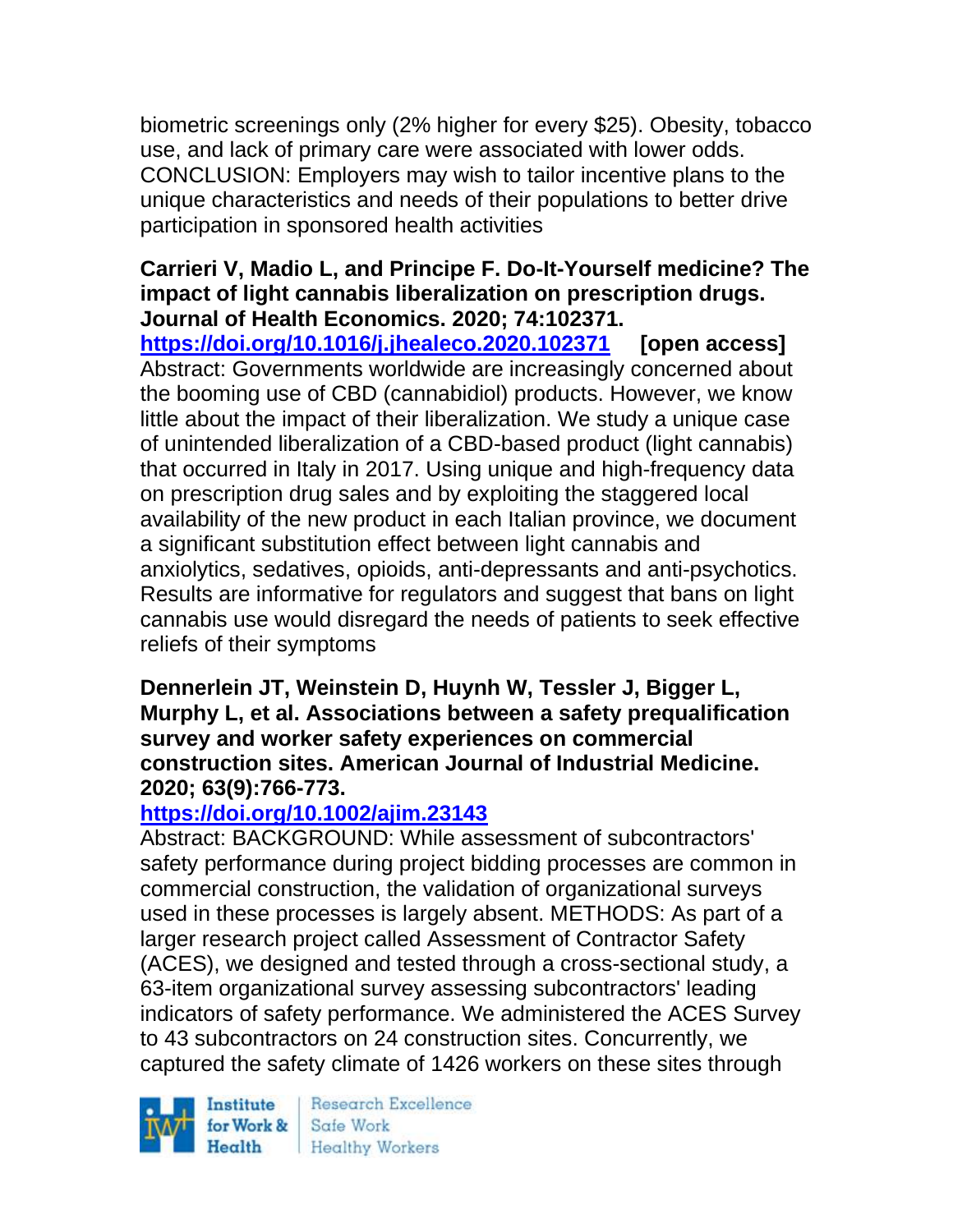worker surveys, as well as injury rates, for the duration of the project. RESULTS: At the worksite level, higher average ACES scores were associated with higher worker safety climate scores (P<.01) and lower rates of injury involving days away (P<.001). Within subcontracting companies, no associations were observed between ACES and worker safety climate scores and injuries.

CONCLUSIONS: These results suggest the overall and collective importance of the construction project and its worksite in mediating worker experiences, perhaps somewhat independent of the individual subcontractor level

### **Dong XS, Brooks RD, and Brown S. Musculoskeletal disorders and prescription opioid use among U.S. construction workers. Journal of Occupational & Environmental Medicine. 2020; 62(11):973-979.**

# **<https://doi.org/10.1097/JOM.0000000000002017>**

Abstract: BACKGROUND: Musculoskeletal disorders (MSDs) and opioid use are a combined burden for construction safety and health. This study examines both issues among construction workers using a large population-based survey. METHODS: The prevalence of MSDs in construction was estimated using multi-year data from the Medical Expenditure Panel Survey. Prescription opioid use among workers with MSDs was compared to those without MSDs. RESULTS: About 34% of construction workers had at least one MSD symptom. Compared to those without MSDs, prescription opioid use tripled (aOR=3.28, 95% CI: 2.44 to 4.41) among construction workers with MSDs. CONCLUSIONS: MSDs are prevalent among construction workers, and prescription opioid use significantly increased among workers with MSDs. It is critical to adopt ergonomic solutions in construction to reduce MSDs, and support workers in injury recovery with effective pain management

#### **Frank J and Williams AJ. A simple tool for comparing benefits and 'costs' of COVID-19 exit strategies. Public Health. 2020; 188:4-7.**

# **<https://doi.org/10.1016/j.puhe.2020.08.025>**

Abstract: BACKGROUND: Governments and health policymakers are now looking for strategies to lift the COVID-19 lockdown, while reducing risk to the public. METHODS: We propose the population

Institute Health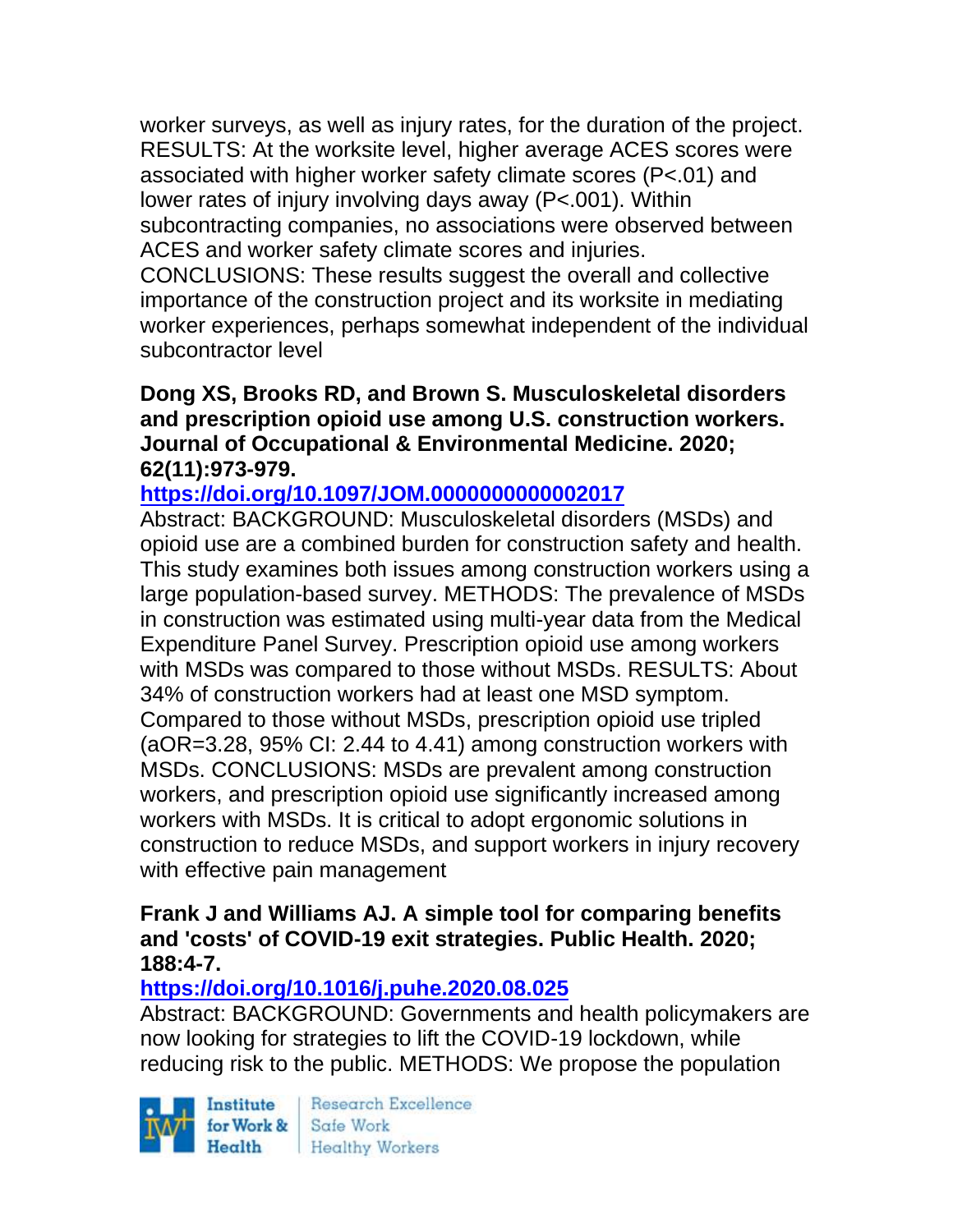attributable risk (PAR) as an established epidemiological tool that could support decision-making through quickly estimating the main benefits and costs of various exit strategies. RESULTS: We demonstrate the feasibility of use of PAR using pandemic data, that were publicly available in mid-May 2020 from Scotland and the US, to estimate the proportion of COVID-19 hospital admissions which might be avoided, and the proportion of adverse labour market effects - for various scenarios - based on maintaining the lockdown for those of certain ages with and without comorbidities. CONCLUSION: These calculations could be refined and applied in different countries to inform important COVID-19 policy decisions, using routinely collected data

#### **Gewandter JS, Dworkin RH, Turk DC, Devine EG, Hewitt D, Jensen MP, et al. Improving study conduct and data quality in clinical trials of chronic pain treatments: IMMPACT recommendations. Journal of Pain. 2020; 21(9-10):931-942. <https://doi.org/10.1016/j.jpain.2019.12.003>**

Abstract: The estimated probability of progressing from phase 3 analgesic clinical trials to regulatory approval is approximately 57%, suggesting that a considerable number of treatments with phase 2 trial results deemed sufficiently successful to progress to phase 3 do not yield positive phase 3 results. Deficiencies in the quality of clinical trial conduct could account for some of this failure. An Initiative on Methods, Measurement, and Pain Assessment in Clinical Trials meeting was convened to identify potential areas for improvement in trial conduct in order to improve assay sensitivity (ie, ability of trials to detect a true treatment effect). We present recommendations based on presentations and discussions at the meeting, literature reviews, and iterative revisions of this article. The recommendations relate to the following areas: 1) study design (ie, to promote feasibility), 2) site selection and staff training, 3) participant selection and training, 4) treatment adherence, 5) data collection, and 6) data and study monitoring. Implementation of these recommendations may improve the quality of clinical trial data and thus the validity and assay sensitivity of clinical trials. Future research regarding the effects of these strategies will help identify the most efficient use of resources for conducting high quality clinical trials. PERSPECTIVE: Every effort should be made to optimize the quality of clinical trial data. This

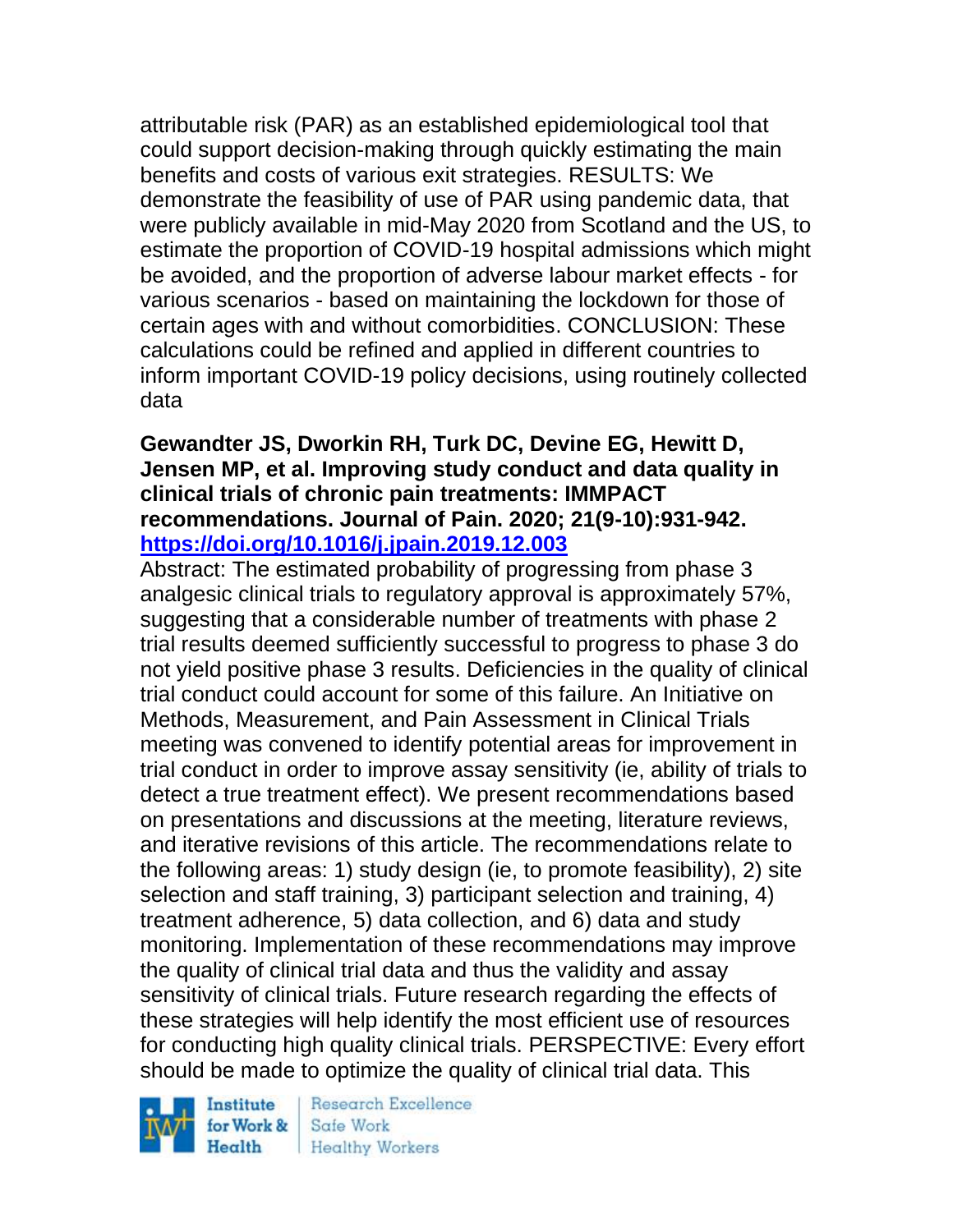manuscript discusses considerations to improve conduct of pain clinical trials based on research in multiple medical fields and the expert consensus of pain researchers and stakeholders from academia, regulatory agencies, and industry

### **Gonzalo RM, Ana RG, Patricia CA, Laura AL, Nathalia GT, Luis C, et al. Short-term emotional impact of COVID-19 pandemic on Spaniard health workers. Journal of Affective Disorders. 2021; 278:390-394.**

# **<https://doi.org/10.1016/j.jad.2020.09.079>**

Abstract: BACKGROUND: The aims of this study were to evaluate the short-term impact of 2019-nCoV outbreak on the mental/psychological state of Spaniard health care workers (HCWs) and to explore the influencing factors, including organizational factors. METHODS: A web-based survey (Google forms questionnaire) spread via professional and scientific associations, professional WhatsApp and email lists, following a snowball technique was used. Data were collected from May 11th and May 31st, 2020 RESULTS: : A total of 1407 subjects were included in final analyses. 24.7% (348 out of 1407) of HCWs reported symptoms of acute stress (SARS-Q measurement) and 53.6% (754 out of 1407) reported symptoms related to poorer general health (GHQ-28 measurement). A higher risk of having an acute stress disorder was associated to being female, not having access to protective material, and several subjects´ perceived risks. Additionally, poorer overall general health (GHQ>24) was related to being female, working in a geographical area with a high incidence of infection, not being listened to by your co-workers, having a greater perception of stress at work and being able to transmit the infection to others. LIMITATIONS: We must consider a likely memory bias. CONCLUSION: The high prevalence of affective and general health symptoms among the HCWs and the critical influence of organizational issues and subjects´ perceived risk should lead health authorities to design future strategies to protect health professional force for facing a potential upcoming epidemiological crisis

# **Jeyaraman MM, Rabbani R, Copstein L, Robson RC, Al-Yousif N, Pollock M, et al. Methodologically rigorous risk of bias tools for nonrandomized studies had low reliability and high evaluator**

Institute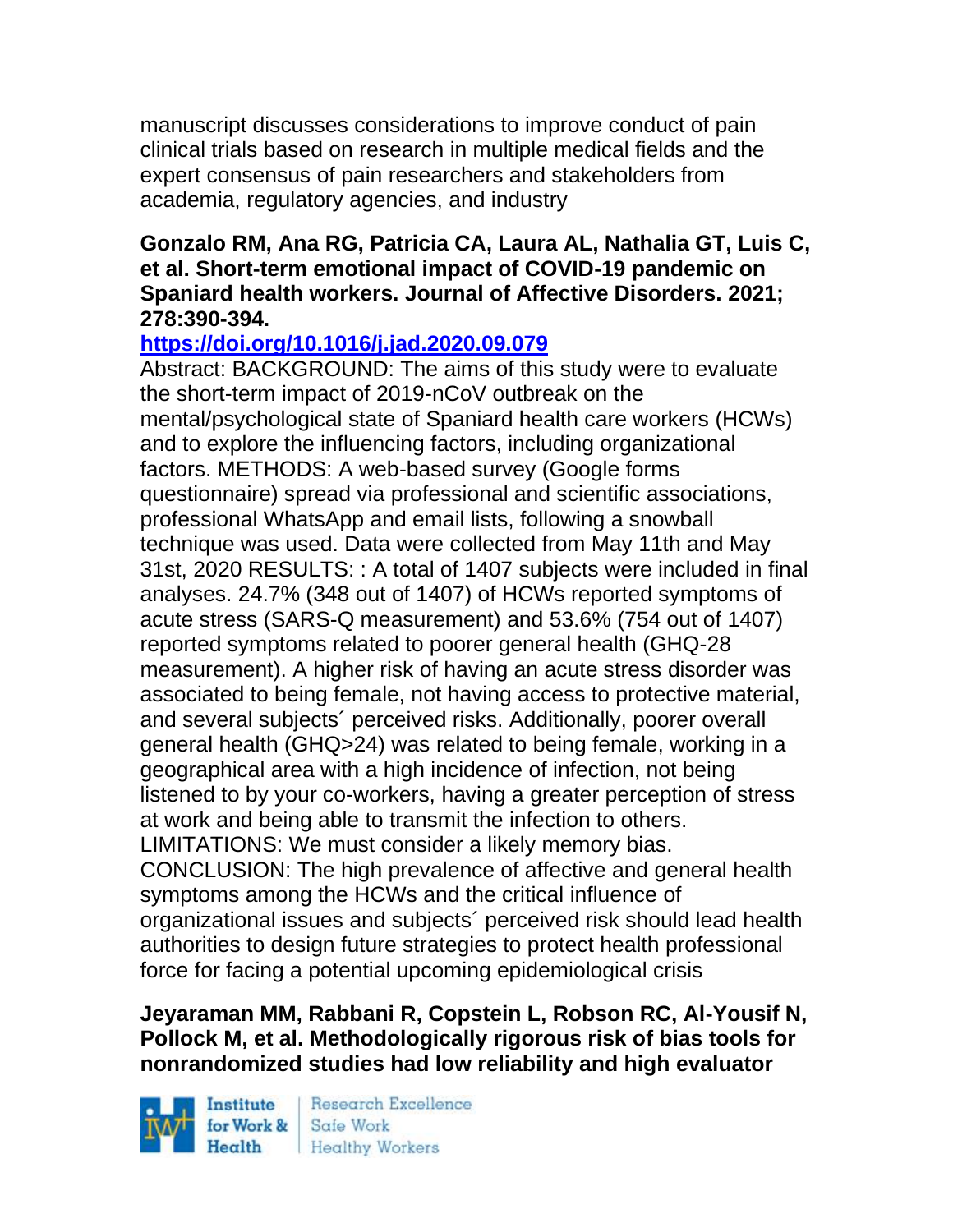# **burden. Journal of Clinical Epidemiology. 2020; 128:140-147. <https://doi.org/10.1016/j.jclinepi.2020.09.033>**

Abstract: OBJECTIVE: To assess the real-world interrater reliability (IRR), interconsensus reliability (ICR), and evaluator burden of the Risk of Bias (RoB) in Nonrandomized Studies (NRS) of Interventions (ROBINS-I), and the ROB Instrument for NRS of Exposures (ROB-NRSE) tools. STUDY DESIGN AND SETTING: A six-center crosssectional study with seven reviewers (2 reviewer pairs) assessing the RoB using ROBINS-I (n=44 NRS) or ROB-NRSE (n =44 NRS). We used Gwet's AC1 statistic to calculate the IRR and ICR. To measure the evaluator burden, we assessed the total time taken to apply the tool and reach a consensus. RESULTS: For ROBINS-I, both IRR and ICR for individual domains ranged from poor to substantial agreement. IRR and ICR on overall RoB were poor. The evaluator burden was 48.45 min (95% CI 45.61 to 51.29). For ROB-NRSE, the IRR and ICR for the majority of domains were poor, while the rest ranged from fair to perfect agreement. IRR and ICR on overall RoB were slight and poor, respectively. The evaluator burden was 36.98 min (95% CI 34.80 to 39.16). CONCLUSIONS: We found both tools to have low reliability, although ROBINS-I was slightly higher. Measures to increase agreement between raters (e.g., detailed training, supportive guidance material) may improve reliability and decrease evaluator burden

# **Ling CF, Umar RZR, and Ahmad N. Development of a predictive model for work-relatedness of MSDs among semiconductor back-end workers. International Journal of Occupational Safety & Ergonomics. 2020; [epub ahead of print].**

**<https://doi.org/10.1080/10803548.2020.1840116>** 

Purpose: There are limited models available to predict workrelatedness of musculoskeletal disorders (MSDs) among semiconductor back-end workers. The study attempts to address the gap through development of a predictive model for this specific population. Method: Potential MSDs risk factors were extracted from 277 ergonomics investigation reports for work compensation claim cases conducted between 2011 - 2019. A binary logistic regression approach was used to determine predictors from extracted data. Results: Significant predictors ( $p$ <0.05) include poor posture ( $OR =$ 1.822;95%CI [1.261,2.632]), forceful exertion (OR = 1.741;95%CI

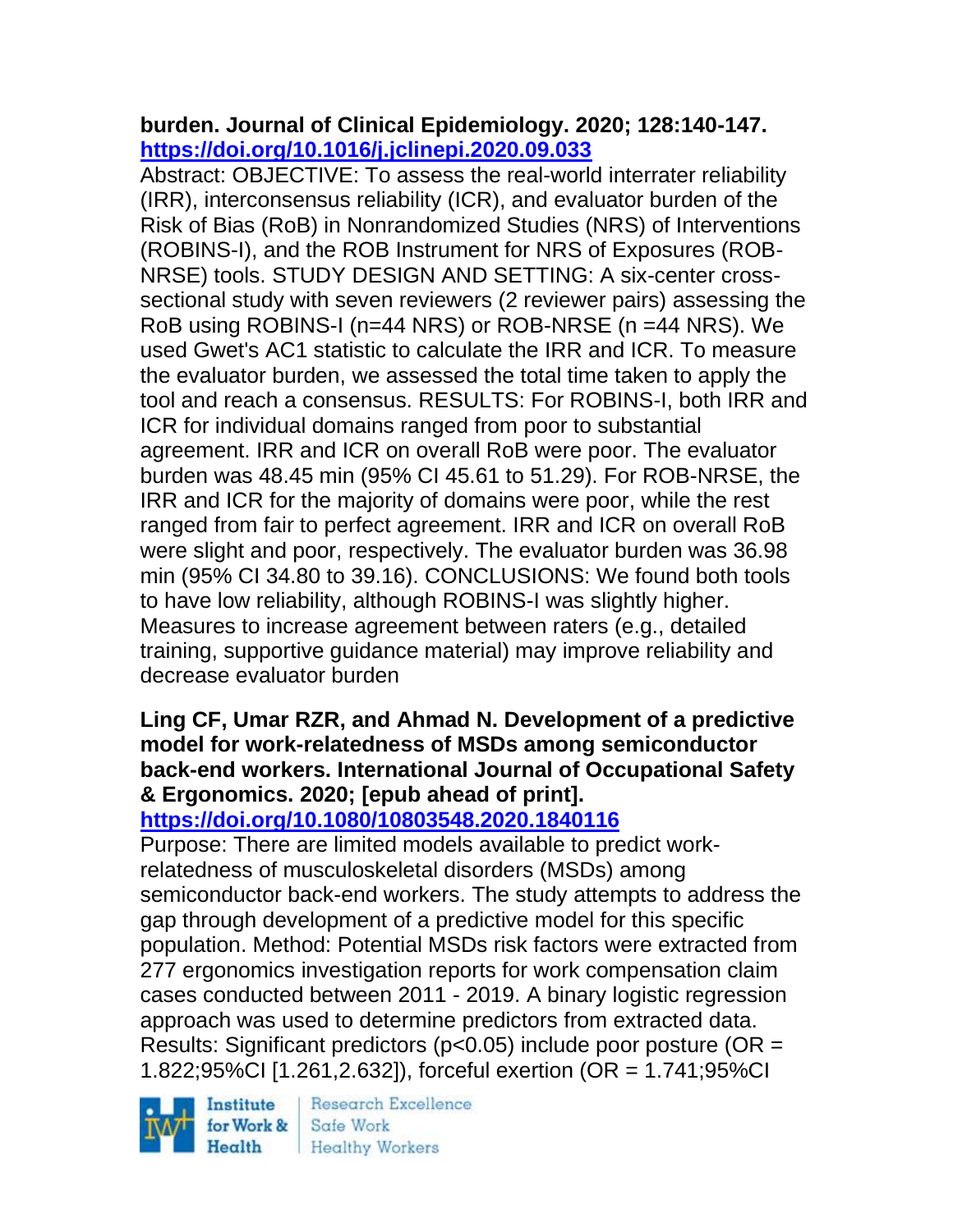[1.281,2.367]), static posture (OR = 1.796;95%CI [1.367,2.378]), lifting-lowering (OR = 1.438;95%CI [0.966,1.880]), transferring (OR = 1.533;95%CI [1.101,2.136]), pushing-pulling (OR = 0.990;95%CI [0.744,1.317]), repairing (OR = 0.845;95%CI [0.616,1.159]), preventive maintenance ( $OR = 1.061;95\%$ CI [0.765,1.471]) and quality inspection (OR = 0.982;95%CI [0.729,1.322]). Confounding factors and employment duration also played crucial roles in this predictive model. The model accuracy conducted through crossvalidation with 30 sets of new data was 86.2%. Face validation activity among 30 experts shows a promising result, with mean score of agreements on predictors inclusion to be rated at 7.9/10 (SD = 1.9). Conclusion: The model allows practitioners to predict potential MSD cases among semiconductor back-end workers, and proactively plan appropriate mitigation measures.

**Martin F and Sevak P. Implementation and impacts of the Substantial Gainful Activity Project demonstration in Kentucky. Journal of Vocational Rehabilitation. 2020; 53(3):297-305. <https://doi.org/10.3233/JVR-201106>** 

**Monahan JL, Lombardi A, Madaus J, Carlson SR, Freeman J, and Gelbar N. A systematic literature review of college and career readiness frameworks for students with disabilities. Journal of Disability Policy Studies. 2020; 31(3):131-140. <https://doi.org/10.1177/1044207320906816>** 

**Noel-Storr AH, Dooley G, Wisniewski S, Glanville J, Thomas J, Cox S, et al. Cochrane Centralised Search Service showed high sensitivity identifying randomized controlled trials: a retrospective analysis. Journal of Clinical Epidemiology. 2020; 127:142-150.**

**<https://doi.org/10.1016/j.jclinepi.2020.08.008> [open access]** Abstract: BACKGROUND AND OBJECTIVES: The Cochrane Central Register of Controlled Trials (CENTRAL) is compiled from a number of sources, including PubMed and Embase. Since 2017, we have increased the number of sources feeding into CENTRAL and improved the efficiency of our processes through the use of application programming interfaces, machine learning, and crowdsourcing. Our objectives were twofold: (1) Assess the

Institute Health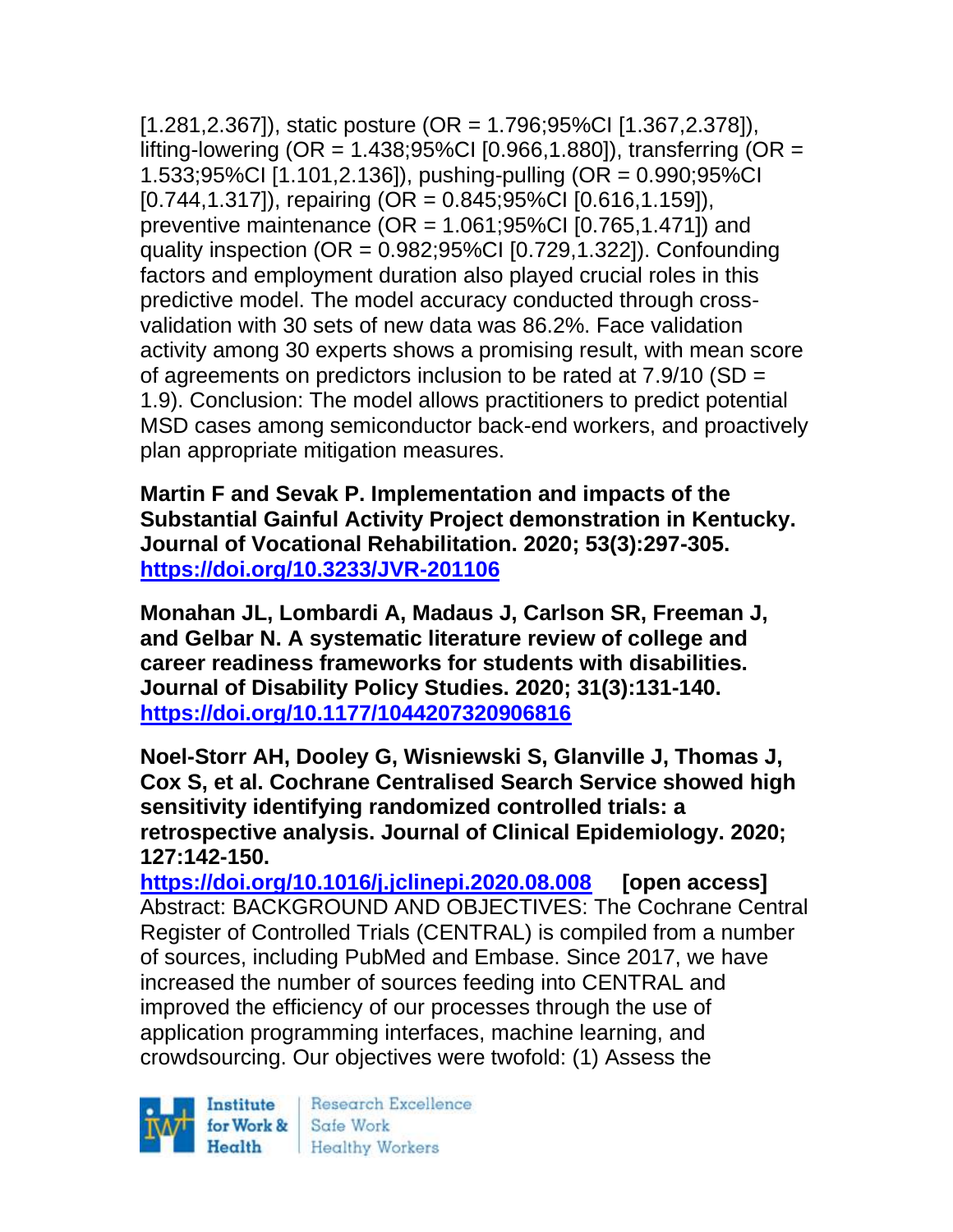effectiveness of Cochrane's centralized search and screening processes to correctly identify references to published reports which are eligible for inclusion in Cochrane systematic reviews of randomized controlled trials (RCTs). (2) Identify opportunities to improve the performance of Cochrane's centralized search and screening processes to identify references to eligible trials. METHODS: We identified all references to RCTs (either published journal articles or trial registration records) with a publication or registration date between 1st January 2017 and 31st December 2018 that had been included in a Cochrane intervention review. We then viewed an audit trail for each included reference to determine if it had been identified by our centralized search process and subsequently added to CENTRAL. RESULTS: We identified 650 references to included studies with a publication year of 2017 or 2018. Of those, 634 (97.5%) had been captured by Cochrane's Centralised Search Service. Sixteen references had been missed by the Cochrane's Centralised Search Service: six had PubMed-not-MEDLINE status, four were missed by the centralized Embase search, three had been misclassified by Cochrane Crowd, one was from a journal not indexed in MEDLINE or Embase, one had only been added to Embase in 2019, and one reference had been rejected by the automated RCT machine learning classifier. Of the sixteen missed references, eight were the main or only publication to the trial in the review in which it had been included. CONCLUSION: This analysis has shown that Cochrane's centralized search and screening processes are highly sensitive. It has also helped us to understand better why some references to eligible RCTs have been missed. The CSS is playing a critical role in helping to populate CENTRAL and is moving us toward making CENTRAL a comprehensive repository of RCTs

#### **Schmidt K and Pfortner TK. Job insecurity, sickness presenteeism and the moderating effect of workplace health promotion. Journal of Occupational & Environmental Medicine. 2020; 62(11):937-942.**

## **<https://doi.org/10.1097/JOM.0000000000001997>**

Abstract: OBJECTIVE: This study examined the relationship between job insecurity and presenteeism, and the role of workplace health promotion as moderator in this association. METHODS: We used

Institute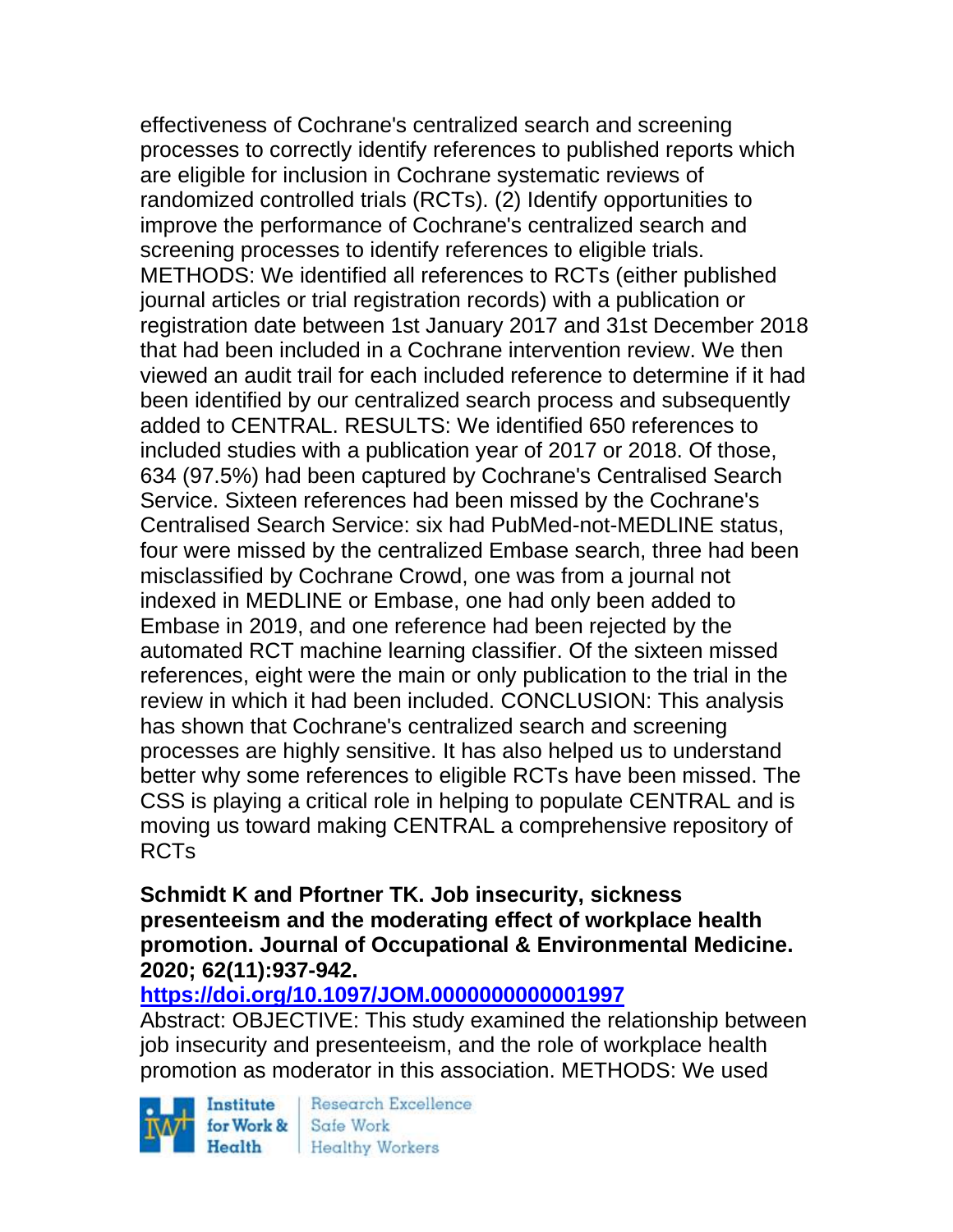data from 9525 employees from the sixth BIBB/BAuA Employment Survey 2012 for the working population in Germany. Data analysis was performed with logistic regressions. RESULTS: Job insecurity was associated with a higher risk of presenteeism, even after adjustment for control factors (OR=1.25, CI: 1.01-1.53, P<0.05). Workplace health promotion moderated this relationship: It no longer existed in companies with health promotion. CONCLUSIONS: The results suggest that employees with job insecurity are more likely to work despite feeling ill with the aim of securing their jobs. By establishing workplace health promotion, companies can protect their employees from that behavior in order to avoid negative long-term consequences

**Taylor AB and Blackburn N. "It makes me feel part of the society": return-to-work decisions of SSDI beneficiaries. Journal of Vocational Rehabilitation. 2020; 53(3):319-333. <https://doi.org/10.3233/JVR-201108>** 

**Yamauchi T, Takahashi K, Suka M, Sasaki T, Takahashi M, Yoshikawa T, et al. Longitudinal association between nearmisses/minor injuries and moderate/severe injuries in industrial settings by presence/absence of depressive symptoms in a nationally representative sample of workers in Japan. Occupational and Environmental Medicine. 2020; 77(12):832-838. <https://doi.org/10.1136/oemed-2020-106460>** 

Abstract: OBJECTIVES: The association between near-misses/minor injuries and moderate/severe injuries has yet to be investigated longitudinally. This study aimed to examine the longitudinal association between near-misses/minor injuries and moderate/severe injuries by the presence/absence of depressive symptoms using 1 year follow-up data obtained from a nationally representative sample of workers in Japan. METHODS: Of the 18231 eligible participants at time 1 (T1), 12127 who responded to the 1-year follow-up survey at time 2 (T2) (response rate: 66.5%; 4370 females and 7757 males; mean age (SD), 45.3 (10.5) years) were included in the analysis. Multivariate logistic regression analyses were performed with the presence/absence of moderate/severe injuries at T2 as the dependent variable. RESULTS: In total, 36.4% of participants reported depressive symptoms at T1. During the follow-up period,